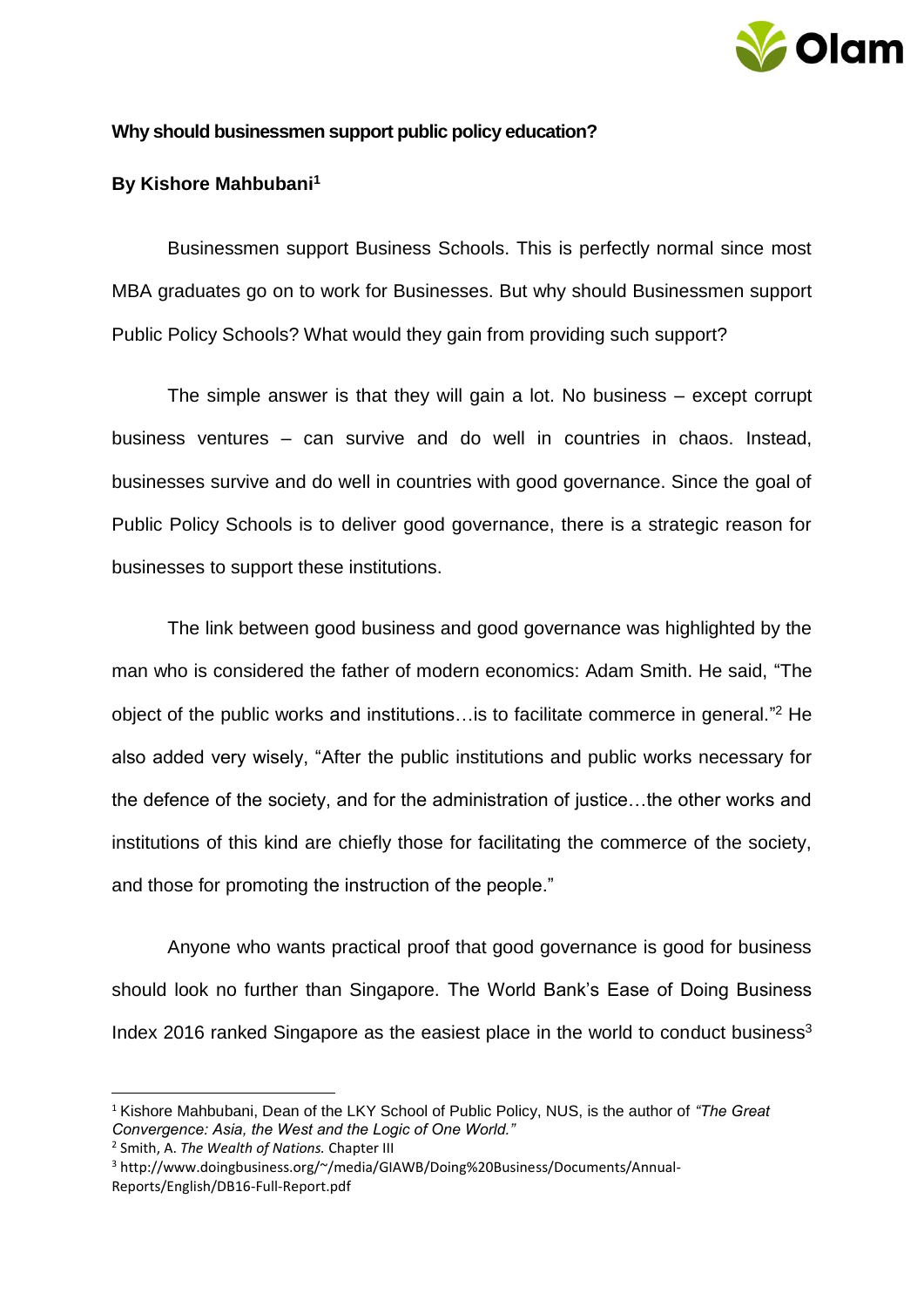

for the tenth consecutive year<sup>4</sup> due to its economic and administrative policies that make starting and maintaining a business in the city-state hassle-free and lucid. The report said, "The economies performing best in the Doing Business rankings therefore are not those with no regulation but those whose governments have managed to create rules that facilitate interactions in the marketplace without needlessly hindering the development of the private sector. Moreover, even outside the top 20 economies there is a strong association between performance in the ease of doing business ranking and performance on measures of competitiveness and of quality of government and governance. Economies that rank well on the ease of doing business also score well on such measures as the Global Competitiveness Index and Transparency International's Corruption Perceptions Index."

It is no secret that Singapore is one of the best-governed, if not the bestgoverned society, in the world. However, it is a well-kept secret that the Singapore cabinet probably has the highest proportion of Public Policy graduates of any Cabinet in the world. 8 out of the 20 Cabinet Ministers are graduates of public policy schools. It could be hard to find another country with such a high proportion.

One of the Cabinet members who graduated from a Public Policy School is the Prime Minister, Mr Lee Hsien Loong. At the very beginning of a special message that he crafted for the Lee Kuan Yew School of Public Policy (LKY School), he says, "People often fail to see the need for training in the craft of government." He added, "In fact, good public policy education is critical to better governance. To serve well, you must indeed have the right values and motives, the first of which must be to protect and further the interests of the people. But this in itself is not enough. You

1

<sup>4</sup> http://sbr.com.sg/economy/news/singapore-tops-world-bank%E2%80%99s-ease-business-ranking-tenthstraight-year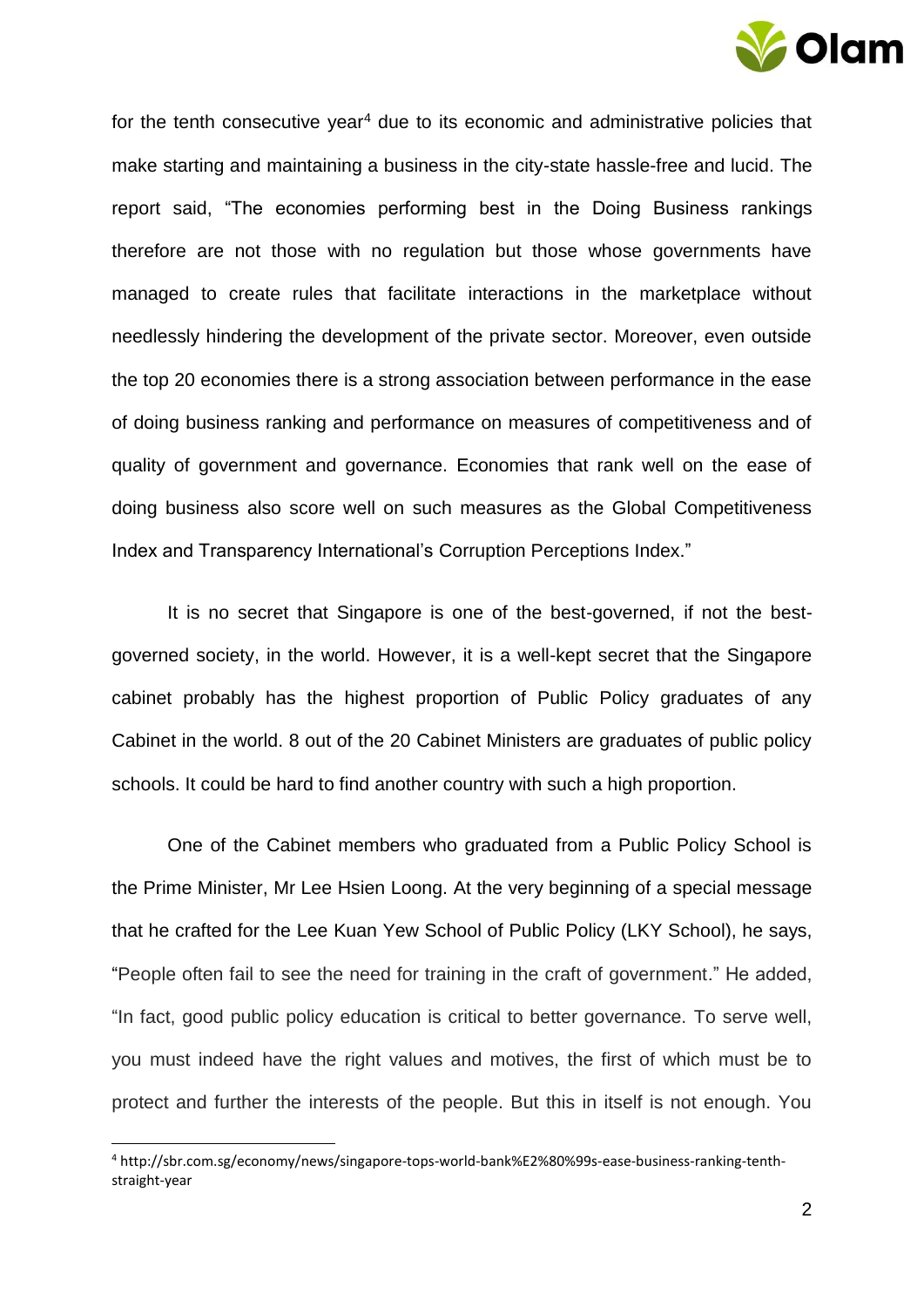

also need to grasp the issues to make correct decisions, or at least to propose sound solutions. The range of knowledge for government is wide. It encompasses business and economics – not just how firms and industries operate, but how to build new competitive capabilities for the nation, and create jobs and prosperity for the people. It extends to social issues like education, health care, and housing, as well as foreign policy and security matters. No single public officer or political leader can master all of these issues, but even a generalist needs to be familiar with at least some of them, to make a useful contribution." Singapore has consistently believed that good governance is essential to foster a good business environment.

Against this backdrop, it was very wise for corporates such as CapitaLand, OCBC Bank, Olam International, EnGro Corporation and Equation Corp to offer scholarships for students to pursue their interest in public policy at LKY School. Olam for instance, sponsors scholarships for students of sub-Saharan Africa nationalities. When these students graduate and return home, they will help to improve governance in their countries using the skills and knowledge they learned at LKYSPP. In addition, having lived in Singapore, they would have experienced at first hand the results of good governance. If they carry this "virus" of good governance back to their countries and spread it around, the benefits will be felt both by the businesses in the country and by the ordinary citizens also.

When businesses like these support public policy education, they are not just supporting business interests, but are concurrently and more importantly, contributing to a higher ethical goal as they help develop better societies which benefit all the citizens, especially the citizens at the bottom of the ladder who suffer the most when there is bad governance. In short, in promoting good governance,

3